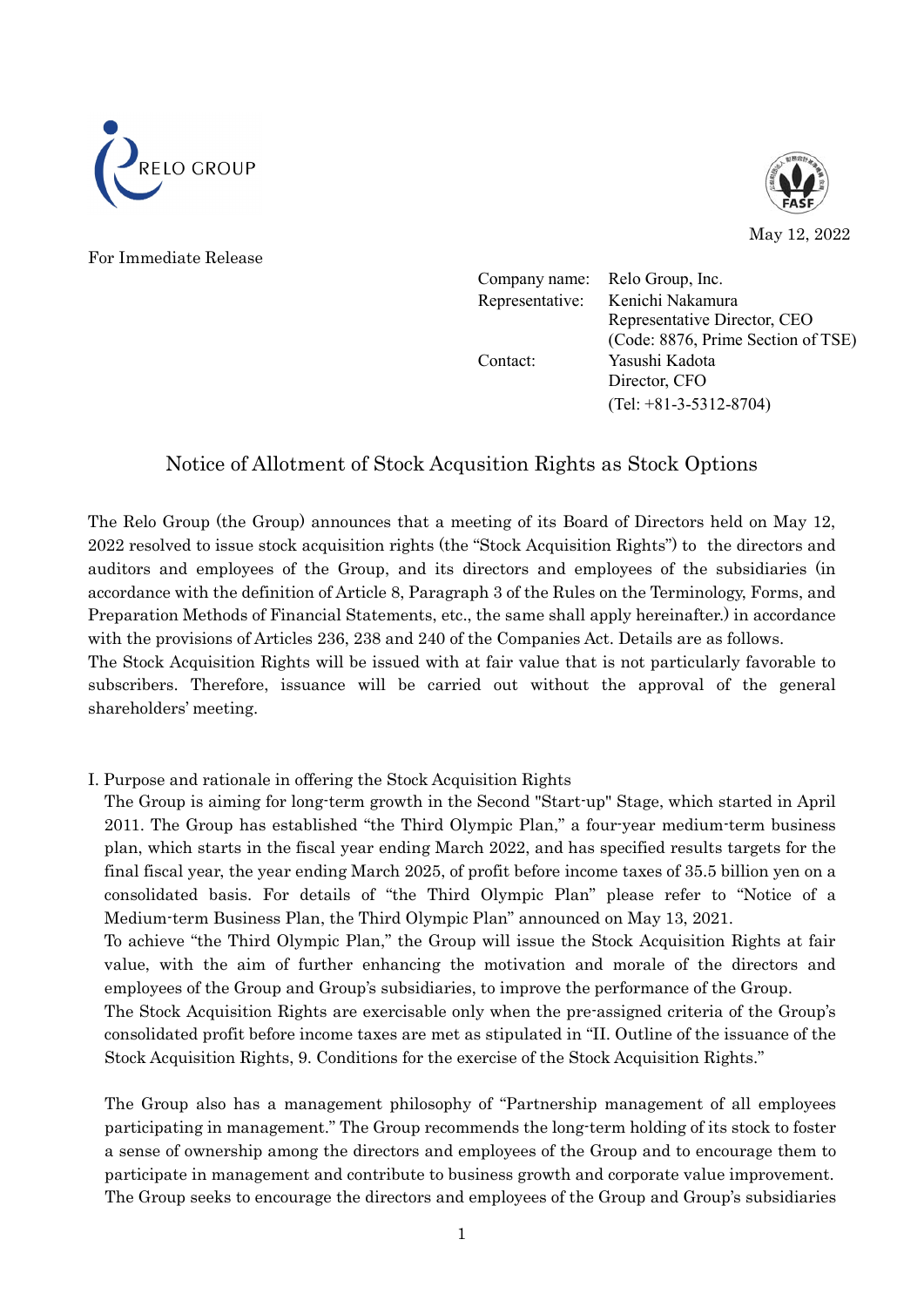to work together to achieve the targets, to hold the stock for the long term, and to share value with shareholders, because of the issuance of the Stock Acquisition Rights.

Although the issuance of the Stock Acquisition Rights may result in a maximum dilution of approximately 0.23% of the number of issued and outstanding shares as of August 12, 2021, the Group believes that achieving the performance target attached to the Stock Acquisition Rights will help the Group increase corporate and shareholder value, such that the benefit to shareholders will be greater than the impact of dilution. For this reason, the Group considers the issuance of the Stock Acquisition Rights to be reasonable.

- II. Description of issuance of Stock Acquisition Rights
- 1.Title of Stock Acquisition Rights Relo Group, Inc. 18th Stock Acquisition Rights
- 2.Date of allotment of Stock Acquisition Rights June 27, 2022
- 3.The number of Stock Acquisition Rights: 3,500 allotment units
- 4.Monetary payment in exchange for stock acquision rights

The monetary payment amount in exchange for stock acquision rights shall be 300 yen per unit. This amount is determined by the third-party evaluation agency Mizuho–DL Financial Technology Co., Ltd. to be the sum of 62 yen added to the evaluation result of 238 yen with reference to the result calculated using the Monte Carlo simulation, a general option price calculation model, based on conditions such as the closing price of the Group's stock, 1,824 yen per share, on the Tokyo Stock Exchange the day before May 12, 2022, which is the date on which the Company's Board of Directors resolved to issue the Stock Acquisition Rights, the stock price fluctuation rate 33.285%, the expected dividend per share, 29 yen, the risk-free rate of interest 0.1985%, and other conditions (such as the period from the date of allotment to the final day of exercise period, and performance conditions) specified in the terms of issuance of the Stock Acquisition Rights.

5. Class and number of shares to be delivered upon exercise of Stock Acquisition Rights

The class of shares to be delivered upon exercise of the Stock Acquisition Rights shall be common stock and the number of shares to be delivered upon the exercise of one stock acquisition right (the "Number of Shares Granted") shall be 100.

Notwithstanding the foregoing, if the Group carries out a share split (including any allotment of shares without contribution; the same shall apply hereinafter) or a share consolidation of common shares of the Group, the Number of Shares Granted for Stock Acquisition Rights that are unexercised as of the time of the share split or share consolidation shall be adjusted according to the following formula. Any fraction of one share resulting from this adjustment shall be discarded.

Number of Shares Granted ber of Shares Granted  $\frac{1}{2}$  Number of Shares Granted<br>after adjustment before adjustment before adjustment × Ratio of share split or consolidation

In addition to the above, in the case of a gratis allocation of the Group's common stock or another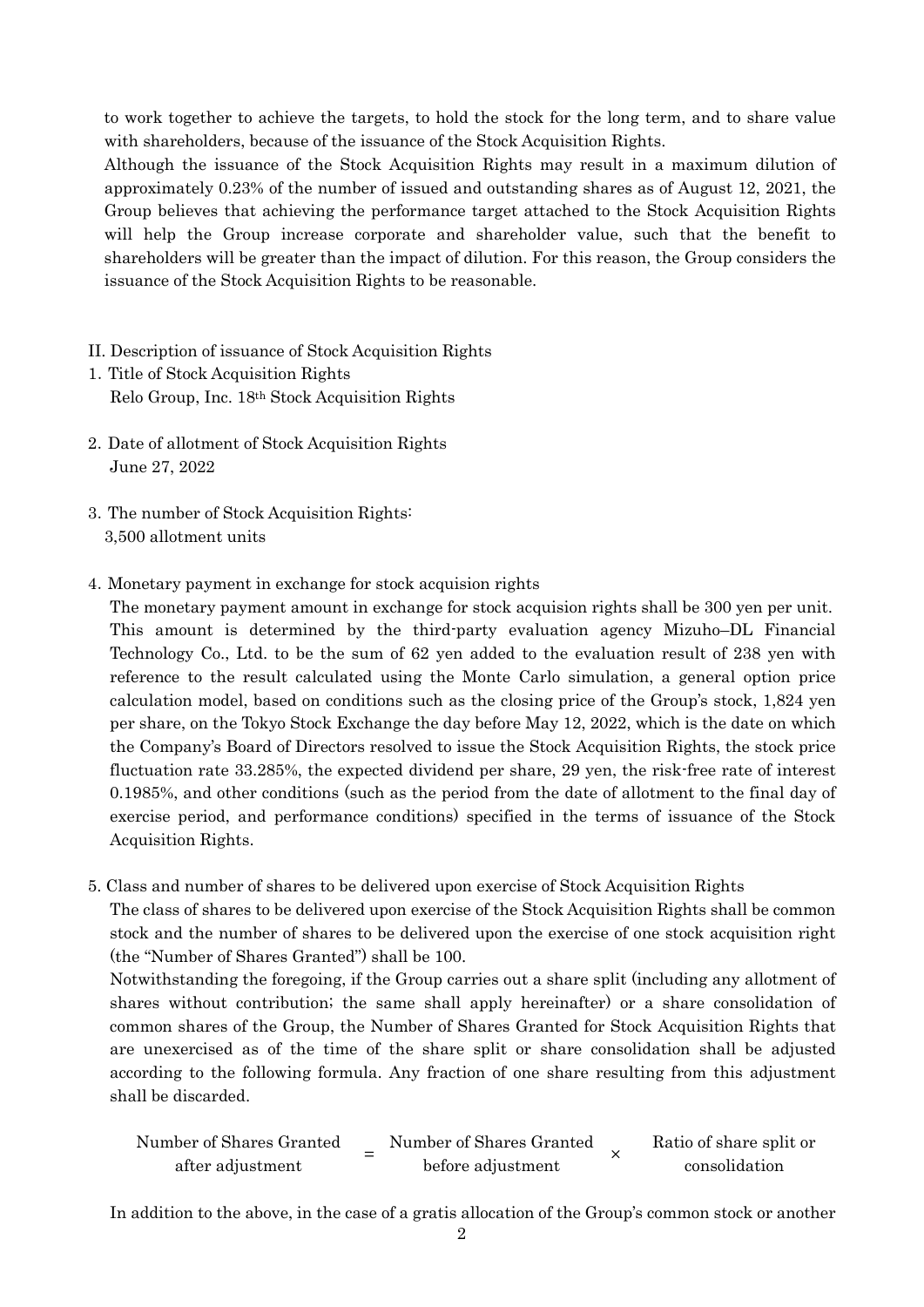event unavoidably requiring the adjustment of the Allotted Number of Shares, the Allotted Number of Shares shall be adjusted within a reasonable range.

At times when the Allotted Number of Shares is to be adjusted, notice of the required conditions shall be given by direct notification or public advertisement to each holder of Stock Acquisition Rights recorded in the Stock Acquisition Rights register (the "Stock Acquisition Rights holder") prior to the day before the date on which the post-adjustment allotted number of shares will be effective. However, if notice cannot be given prior to the day before the date on which the post-adjustment allotted number of shares will be effective, such notice shall be made soon afterward by direct notification or public advertisement.

6.Value of asset to be contributed upon exercise of Stock Acquisition Rights

The value of the asset to be contributed upon exercise of one stock acquisition right shall be determined by multiplying the amount to be paid in per one share to be issued upon exercise of the Stock Acquisition Rights (the "Exercise Price"), by the Number of Shares Granted.

The Exercise Price shall be one yen.

Notwithstanding the foregoing, if the Group carries out a share split or share consolidation of common shares of the Group after the Resolution Date:

① The Exercise Price for Stock Acquisition Rights that are unexercised as of the time of the share split or share consolidation shall be adjusted according to the following formula. Any fraction of one yen resulting from this adjustment shall be rounded up to the nearest yen.

|                      |  | Exercise Price before<br>adjustment |  |                         |  |  |
|----------------------|--|-------------------------------------|--|-------------------------|--|--|
| Exercise Price after |  |                                     |  | Ratio of share split or |  |  |
| adjustment           |  |                                     |  | consolidation           |  |  |

② If the Group issues new shares of common stock or disposes of its treasury shares of common stock at a price below the quotation of its common stock (excluding treasury stock sales based on Article 194 of the Companies Act (providing for a response to requests from holders of shares of less than one unit for the sale of shares of less than one unit), issuance of new stock upon the exercise of securities that are convertible into the Group's common shares, the issuance of new stock upon the exercise of Stock Acquisition Rights (including bonds with warrants), the Exercise Price shall be adjusted using the following formula, with any amount less than one yen arising from the adjustment rounded up to the nearest yen.

| Exercise    | Exercise     |          | Number of<br>outstanding        | $^{\mathrm{+}}$ | Number of<br>new shares<br>to be issued | $\times$ | Amount to<br>be paid per<br>share    |
|-------------|--------------|----------|---------------------------------|-----------------|-----------------------------------------|----------|--------------------------------------|
| Price after | Price before | $\times$ | shares                          |                 | market price per share                  |          |                                      |
| adjustment  | adjustment   |          | Number of outstanding<br>shares |                 | $^+$                                    |          | Number of new<br>shares to be issued |

In the formula above, the "market price" denotes the average value of the Tokyo Stock Exchange closing price (hereinafter, including nominally quaoted prices) on 30 trading days (excluding days with no closing price) beginning from 45 trading days prior to the "exercise price after the adjustment application date." The average price figure shall be calculated to the second decimal place and then rounded to the nearest single decimal place.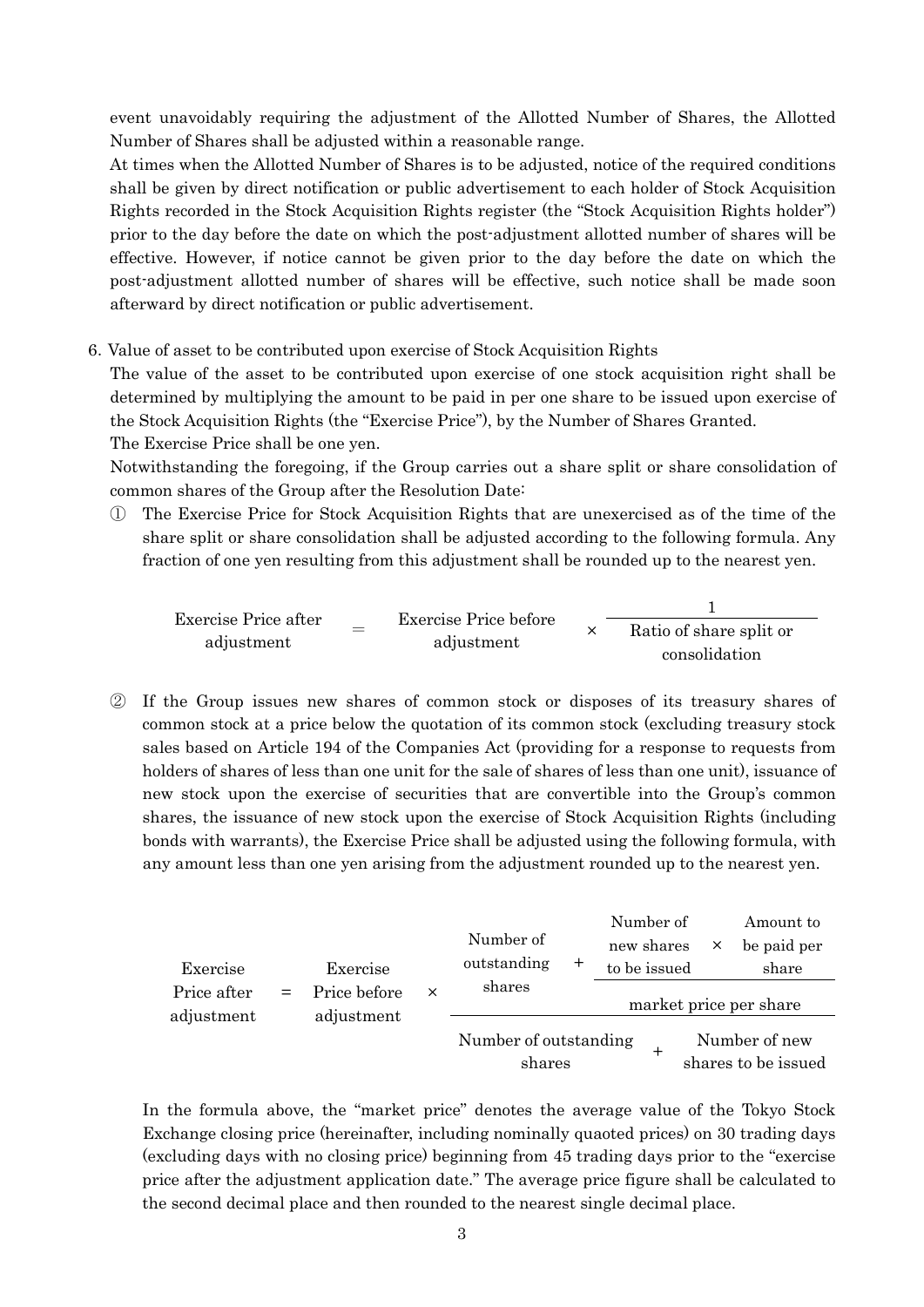In the formula above, the "number of outstanding shares" denotes the number of shares of common stock of the Group already issued, less the number of treasury shares of common stock of the Group. If the Group disposes of its treasury shares of common stock, the "number of new shares to be issued" shall be replaced by the "number of treasury shares to be disposed of" and the "quotation per share before issuance" shall be replaced by the "quotation per share before disposal."

- ③ The exercise price after the adjustment application date shall be determined as follows: In the case of an exercise price adjustment in accordance with ①, above, the exercise price after the adjustment application date shall be on or after the stock-split basis date in the case of a stock split or on or after the effective date in the case of a stock consolidation. In the case of an adjustment in accordance with ②, above, the exercise price after adjustment shall be applied on or subsequent to the day after the payment date (if the payment term is set, the last date of such payment term) for the relevant stock issuance or disposal (if there is a basis date, then on or after the day after the basis date).
- ④ In addition to the case of ① and ②, above, at the time when the need for a change to the exercise price arises, the exercise price shall be adjusted within a reasonable range.
- ⑤ If the exercise price is adjusted, the Group shall make notification or advertisement of the required conditions to share acquisition rights holders prior to the day before the application of the adjustment. However, in the case that notice of the required conditions cannot be given to each Stock Acquisition Rights holder prior to two days before the application of the adjustment, such notice shall be made soon afterward by direct notification or public advertisement.
- 7.Exercise period of the Stock Acquisition Rights (the "Exercise Period")

The Exercise Period of the 17th stock acquisition rights shall be from April 1, 2026, through March 31, 2030; provided, however, if the last day of the exercise period is not a business day of the Group's shareholder registry administrator (the shareholder registry administrator as stipulated in Article 123 of the Companies Act.), the previous business day shall be the last day.

- 8.The amount of capital and capital reserve to be increased due to the issuance of shares upon exercise of the Stock Acquisition Rights
	- ① The amount of capital to be increased due to the issuance of shares upon exercise of the Stock Acquisition Rights shall be one half of the maximum amount of increase in the capital, etc. to be calculated pursuant to Article 17, paragraph 1 of the Corporate Accounting Regulations, with any amount less than one yen arising from such calculation to be rounded up to the nearest yen.
	- ② The amount of capital reserve to be increased due to the issuance of shares upon exercise of the Stock Acquisition Rights shall be the maximum number of increases in the capital, etc. stated in  $\mathbb D$  above, less the amount of capital to be increased as specified in  $\mathbb D$  above.
- 9.Conditions for the exercise of the Stock Acquisition Rights
- ① When the numerical target of 35.5 billion yen or more of profit before income taxes in the consolidated statement of income for the fiscal year ending March 31, 2025 in the annual securities report filed for the said fiscal year pursuant to the Financial Instruments and Exchange Act, (hereinafter the "Numerical Target") is achieved, the holders of the Stock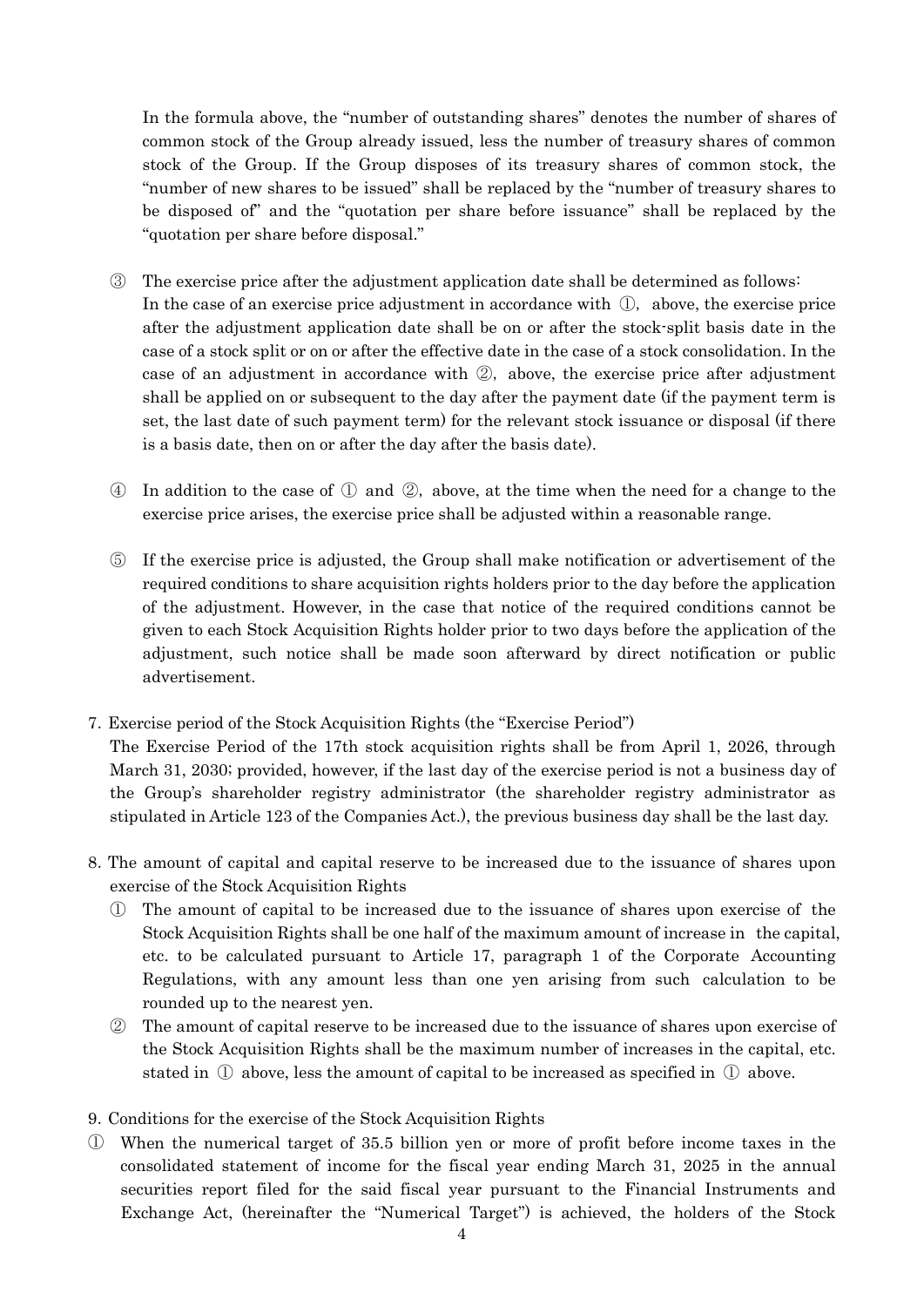Acquisition Rights may exercise their Stock Acquisition Rights up to the number of Stock Acquisition Rights allotted to each holder of the Stock Acquisition Rights.

- ② A holder of the Stock Acquisition Rights must be in a position of a director, auditor or employee of the company, or a director, auditor or an employee of a subsidiary of the Group (hereinafter referred to collectively as the "Required Position") at the time of exercising the Stock Acquisition Rights; provided, however, that in the event that the holders of the Stock Acquisition Rights retire due to expiration of the term of office of a director, auditor or due to mandatory retirement of employees, or when the Group's Board of Directors finds that there is a justifiable reason, the Stock Acquisition Rights may be exercised without the holder being in the position of a director, auditor or employee of the company or a director, auditor or employee of a subsidiary of the Group.
- ③ Even if the conditions for the exercise of the Stock Acquisition Rights in the preceding paragraphs are met, the Company's Board of Directors may extinguish the right to exercise the stock acquisition rights of a holder of the Stock Acquisition Rights if the holder of the Stock Acquisition Rights violates any law or regulation, is subject to disciplinary punishment set forth in the rules of employment of the Group to which the holder belongs, or causes or could cause damage to the Group or its subsidiary before the date of exercising the stock acquisition rights, or if the Company's Board of Directors finds that it is unreasonable to permit the exercise of the stock acquisition rights in light of the purport given to the Stock Acquisition Rights.
- ④ When a holder of the Stock Acquisition Rights has died, his/her heir may exercise the Stock Acquisition Rights.
- 10.Conditions for acquisition of the Stock Acquisition Rights by the Group

The Group may acquire the Stock Acquisition Rights without consideration when an agenda for a merger agreement (limited to one in which the Group will cease to exist due to the merger), a share exchange agreement or a share transfer plan (both limited to where the Group will become a wholly owned subsidiary) is approved at a general meeting of shareholders of the Group (or, in the case of a share exchange agreement where the Group will become a wholly owned subsidiary and the surviving company ("Surviving company" stipulated in Article 784, Paragraph 1 of the Companies Act, the same shall apply hereinafter) shall be the Group's special controlling company ("Special controlling company" stipulated in Article 468, Paragraph 1 of the Companies Act, the same shall apply hereinafter), where it is resolved by the Company's Board of Directors).

- 11.Restriction on the transfer of Stock Acquisition Rights Any transfer of the Stock Acquisition Rights shall be subject to the approval of the Board of Directors of the Group.
- 12.Handling of Stock Acquisition Rights in relation to an act of structural reorganization

In the event that the Group carries out a merger (limited to cases where the Group will cease to exist due to the merger), an absorption-type or incorporation-type company split, or a share exchange or transfer (collectively, the "Act of Structural Reorganization"), except when the Group acquires the Stock Acquisition Rights pursuant to 9 above, the Group shall, in each of the above cases, deliver the Stock Acquisition Rights of any of the relevant companies set forth in Article 236, Paragraph 1, Items 8(a) to 8(e) of the Companies Act (hereinafter referred to as the "Reorganized Group") to the holders of the Stock Acquisition Rights remaining as of the effective date of the relevant Act of Structural Reorganization (hereinafter the "Remaining Stock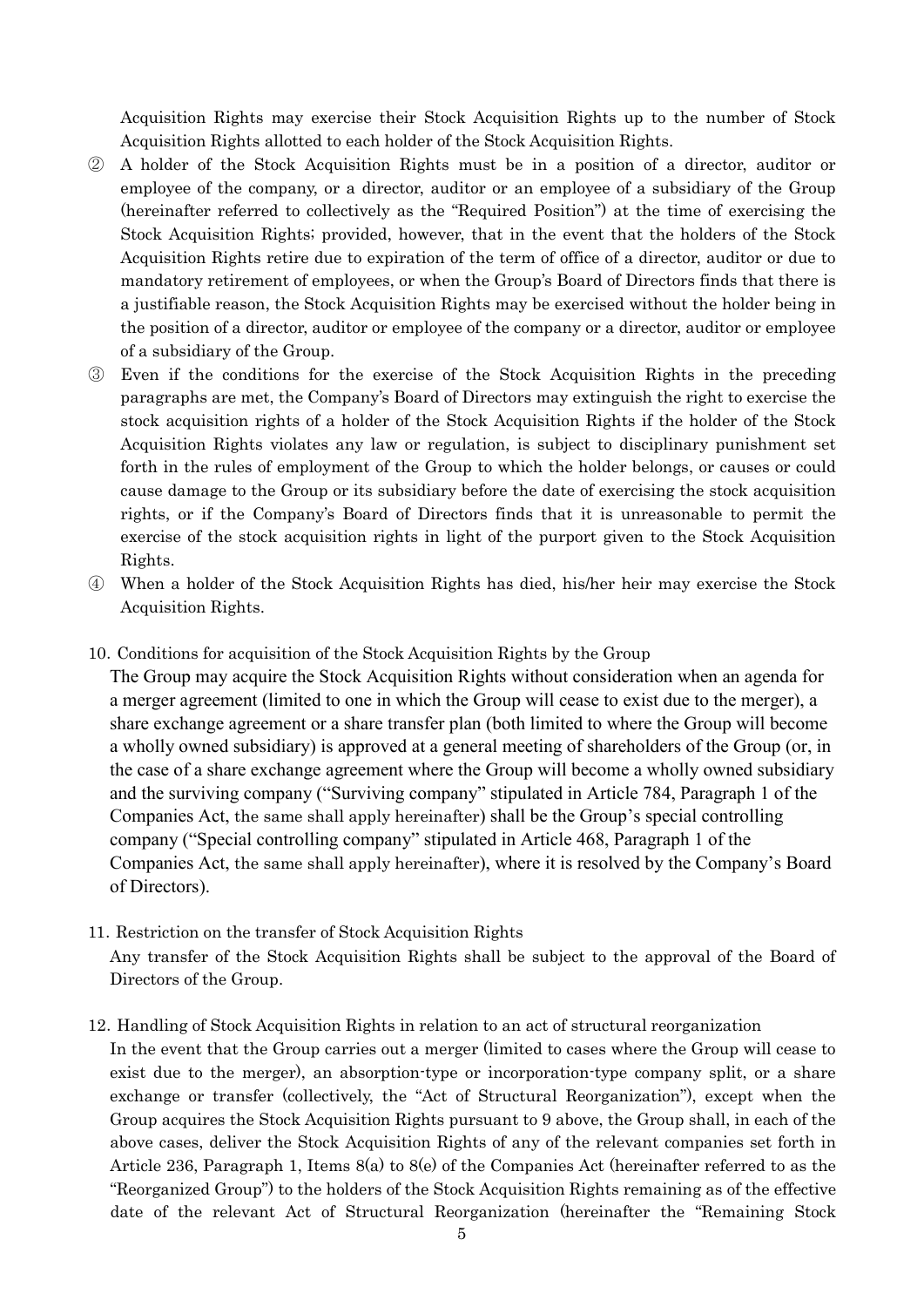Acquisition Rights") in accordance with the following terms and conditions. In this case, the Remaining Stock Acquisition Rights shall be extinguished and the Reorganized Group shall issue new Stock Acquisition Rights; provided, however, that the foregoing shall be on the condition that delivery of such Stock Acquisition Rights of the Reorganized Group in accordance with the following terms and conditions is stipulated in a merger agreement, an absorption-type company split agreement, an incorporation-type company split plan, a share exchange agreement or a share transfer plan.

- ① Number of Stock Acquisition Rights of the Reorganized Company to be delivered The number shall be determined reasonably based on the number of the Remaining Stock Acquisition Rights held by a Rights Holder in view of the conditions for the Acts of Structural Reorganization.
- ② Class of shares of the Reorganized Company to be delivered upon exercise of Stock Acquisition Rights

Common stock of the Reorganized Company

- ③ Number of shares of the Reorganized Company to be delivered upon exercise of Stock Acquisition Rights shall be determined reasonably, taking into consideration the conditions, etc. of the Act of Structural Reorganization.
- ④ Value of asset to be contributed upon exercise of Stock Acquisition Rights The value of asset to be contributed upon exercise of each stock acquisition right to be delivered shall be the amount obtained by multiplying the amount per share to be paid in after reorganization, obtained by adjusting the Exercise Price set forth in 5 above by the number of shares of the Reorganized Company to be delivered upon exercise of the relevant Stock Acquisition Rights taking into consideration the conditions, etc. of the Act of Structural Reorganization.
- ⑤ Exercise period of the Stock Acquisition Rights From and including whichever is the later of the commencement date of the period during which the Stock Acquisition Rights may be exercised or the effective date of the Act of Structural Reorganization, to and including the expiry date of the Exercise Period.
- ⑥ Matters concerning capital stock and legal capital surplus increases in event of issuance of shares upon exercise of Stock Acquisition Rights To be determined in accordance with 8 above.
- ⑦ Conditions for exercising Stock Acquisition Rights To be determined in accordance with 7 above.
- ⑧ Restriction on acquisition of Stock Acquisition Rights through transfer Acquisition of the Stock Acquisition Rights through transfer shall be subject to the approval by resolution of the board of directors of the Reorganized Company.
- ⑨ Matters concerning acquisition of Stock Acquisition Rights To be determined in accordance with 9 above
- 13. Effective Date of Stock Acquisition Rights

Stock Acquisition Rights will be effective when documents required for requesting the exercise of Stock Acquisition Rights arrives where the exercise request is accepted, and when the amount of the value of the property to be contributed upon the exercise of the Stock Acquisition Rights has been paid where the exercise request payment is handled.

14.Certificates for Stock Acquisition Rights

The Group shall not issue certificates for the Stock Acquisition Rights.

15. Rounding down fractions arising from the exercise of Stock Acquisition Rights